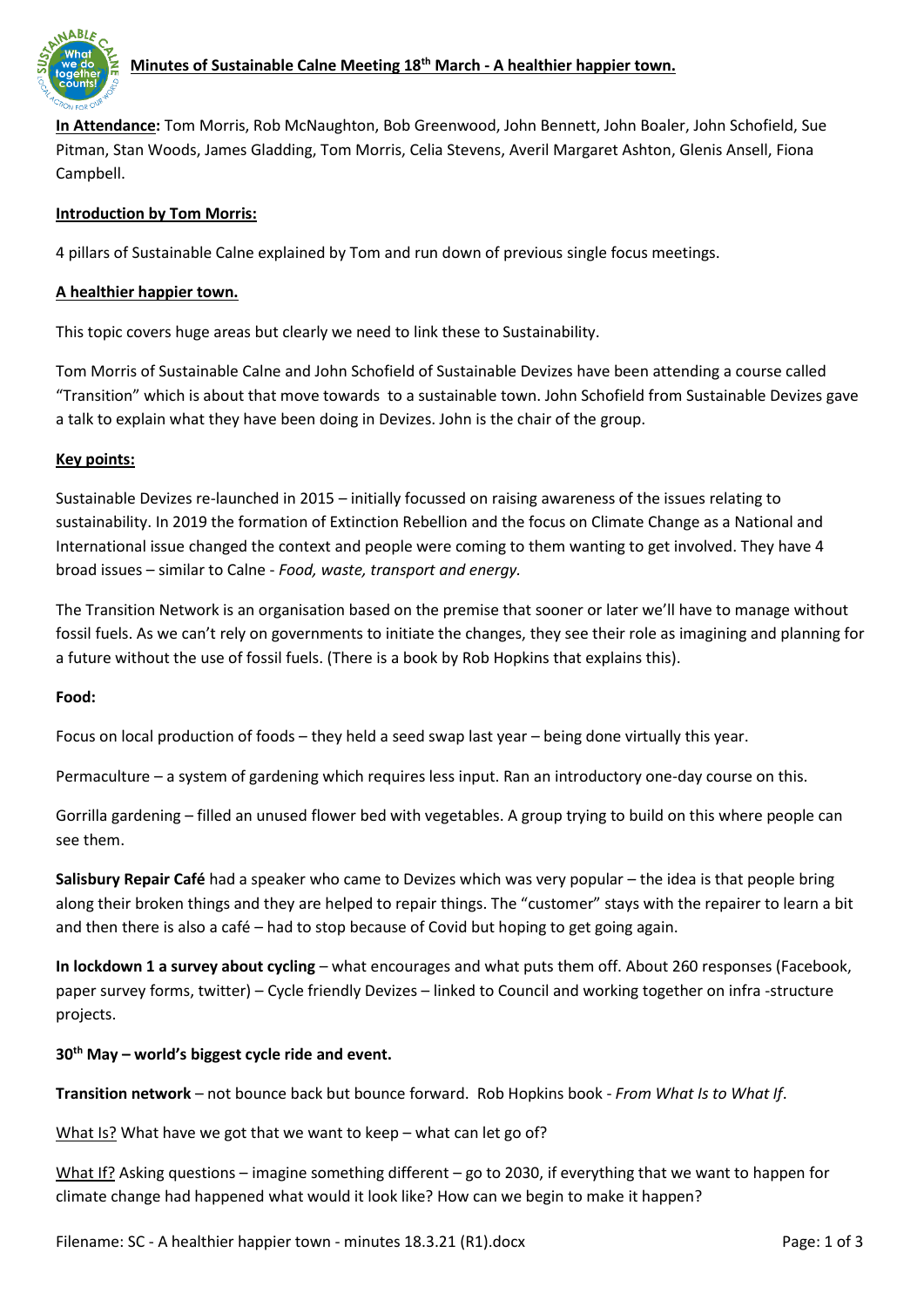

# **Minutes of Sustainable Calne Meeting 18th March - A healthier happier town.**

What next? E.g. Have a bakery, a brewery and a mill on one site because of the links.

Things are changing quickly so Devizes thought about how to move forward with this. Linked with other groups to see how they could work together.

### **Comments from others:**

Stan – repair café sounds a great idea.

Glenis: Single use plastic – now likely to get a water fountain. Beat the Street in September.

Bicycles that we gave to the police – chase up where they are.

White good refurbishment.

Fiona Campbell - The more central to the town centre these things are, the better they get used. Something we need to hold in our heads – need a vision for what a town centre can be – these things would make it more sustainable as a town centre as well as more sustainable.

James – pick up on what Fiona said – link it into the neighbourhood plan.

#### **Break out groups:**

Group 1:

Looked at applying some of these ideas into Calne – Community farm possibility? Change land that we receive from Wiltshire devolution – re-purpose.

### Group 2:

Also talked about community garden space. Discussed empty premises in the centre – what can we do to find a use for these buildings? Get those places occupied. Could places be let on a bi-monthly basis to different groups.

### Group 3

Devizes independent shops held a treasure hunt around their shops. Invited young people to set up stalls and make and sell items.

Transition training had focussed on importance of people feeling part of the group and looking after the group – avoiding burn out. Include time to socialise and spending time together – including everyone so new people don't feel like by-standers but can participate.

#### Group 4:

Funding available in the town to use and need to make the most of it. Needs to be support for groups to ensure they can access it.

## **OTHER POINTS/QUESTIONS:**

Men's shed – how does it function and what are the ambitions? Originally a mental health issue – good when Repair Academy was next to Men's shed to interact together – can this happen again?

Tom interested in planting in places around the town.

Filename: SC - A healthier happier town - minutes 18.3.21 (R1).docx Page: 2 of 3